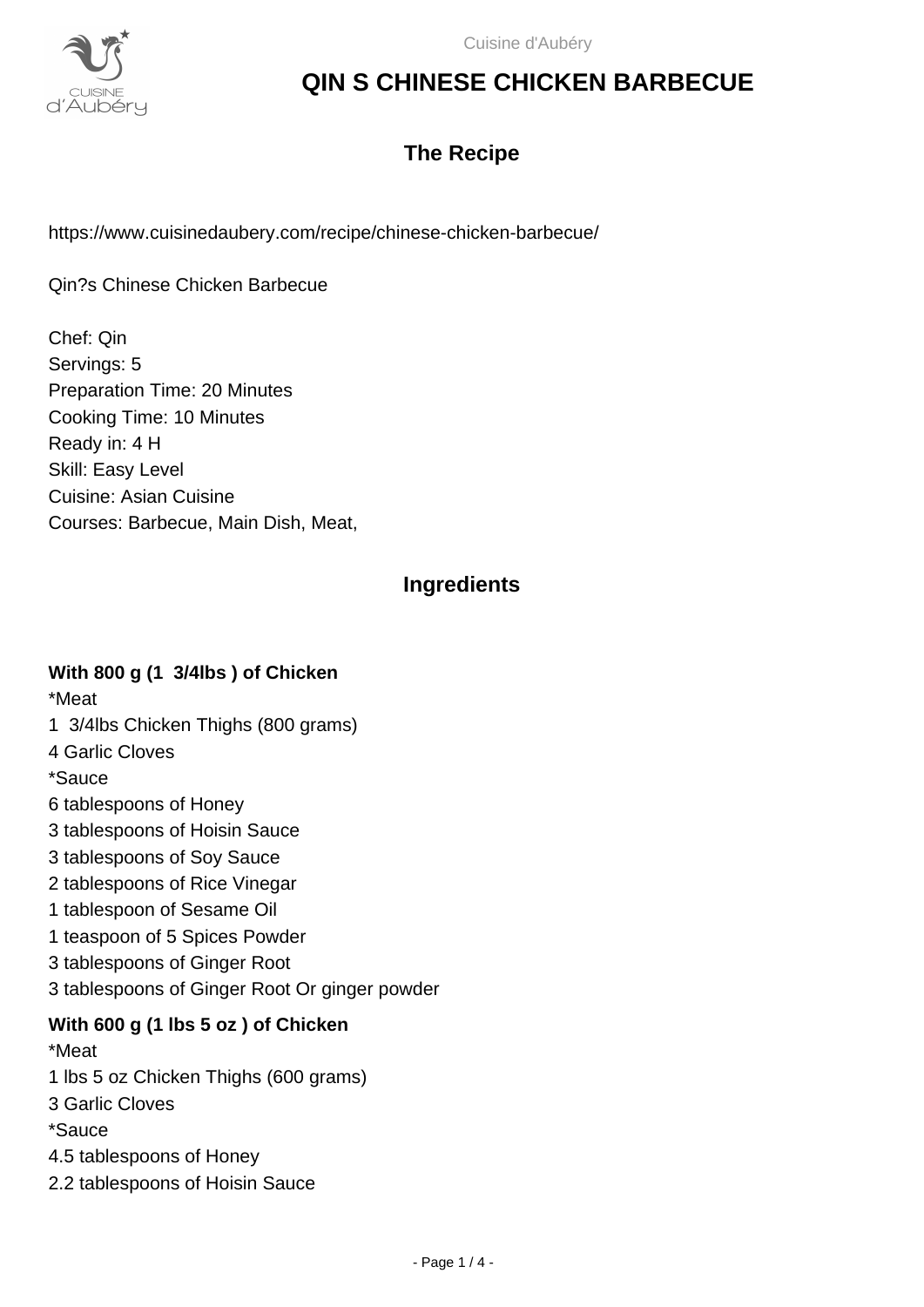

- 2.2 tablespoons of Soy Sauce
- 1 1/2 tablespoons of Rice Vinegar
- 3/4 tablespoon of Sesame Oil
- 3/4 teaspoon of 5 Spices Powder
- 2.2 tablespoons of Ginger Root
- 2.2 tablespoons of Ginger Root Or ginger powder

### **With 400 g (1 lbs 14 oz ) of Chicken**

\*Meat

- 1 lbs 14 oz Chicken Thighs (400 grams)
- 2 Garlic Cloves

\*Sauce

- 3 tablespoons of Honey
- 1 1/2 tablespoons of Hoisin Sauce
- 1 1/2 tablespoons of Soy Sauce
- 1 tablespoon of Rice Vinegar
- 1/2 tablespoon of Sesame Oil
- 1/2 teaspoon of 5 Spices Powder
- 1 1/2 tablespoons of Ginger Root
- 1 1/2 tablespoons of Ginger Root Or ginger powder

#### **With 1.2 kg (2 lbs 10 oz ) of Chicken**

\*Meat

- 2 lbs 10 oz Chicken Thighs (1.2 kilograms)
- 6 Garlic Cloves

\*Sauce

- 9 tablespoons of Honey
- 4.5 tablespoons of Hoisin Sauce
- 4.5 tablespoons of Soy Sauce
- 3 tablespoons of Rice Vinegar
- 1 1/2 tablespoons of Sesame Oil
- 1 1/2 teaspoons of 5 Spices Powder
- 4.5 tablespoons of Ginger Root
- 4.5 tablespoons of Ginger Root Or ginger powder

### **Steps**

#### **Asian Ingredients**

I urge you to buy Chinese ingredients in an Asian supermarket, and not at your local store. Not only it is one secret that will make your recipe taste really good like in restaurants, but it is also often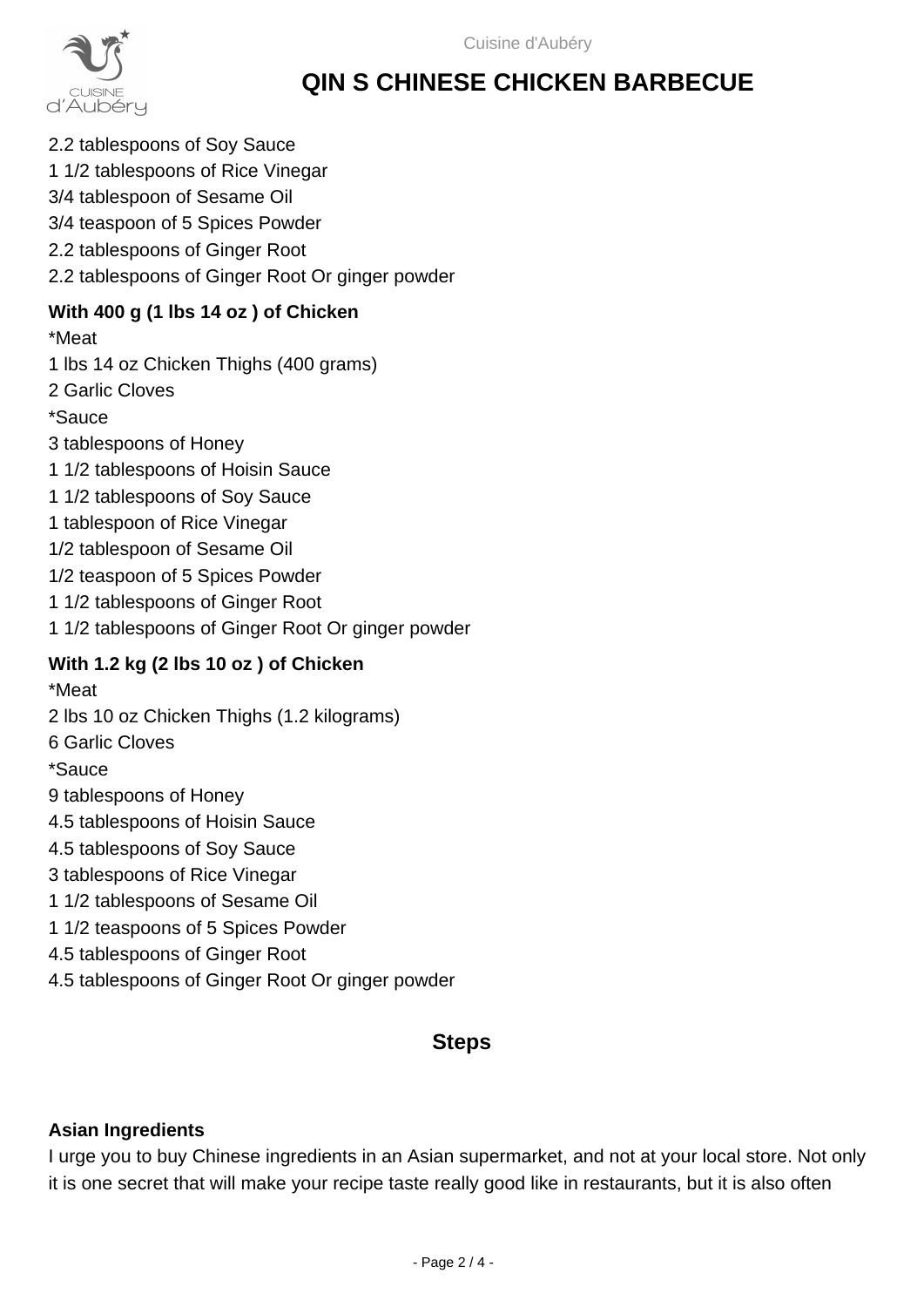

cheaper...

In the States, it has become quite easy to find Asian stores. In California, it's so easy we have even Chinese chains like 99 Ranch markets.

 99 Ranch Market 345 E Main St Alhambra CA 91801 USA

The Hoisin Sauce is used in China for barbecues

The Soy Sauce is an ingredient you can find in any supermarket

However, I like to purchase this "mushroom soy sauce" from the brand "Healthy Boy", I find it really tastier than any other sauce.

The Rice Vinegar is obtained by fermentation of rice alcohol. You need to buy it from an Asian store, or over the internet

You will find several colors at the supermarket. If you can, buy a red one which will give a fragrant color to the meat

My brand is "Huang Chiew"

Sesame Oil can be easily found in supermarkets

the 5 Spices Powder is a fine powder that adds a lot of Chinese flavor, I would not skip that one, as it adds a fine taste to the recipe!

#### **Let's get started!**

1. For the meat, I take Chicken Thighs (1 3/4lbs or 800 g), but you may use other meats. I tried this recipe with Pork, and that worked beautifully as well

2. Cut the Chicken Thighs (1 3/4lbs or 800 g)

3. Slice in half the Garlic Cloves (4)

4. Rub the Chicken Thighs (1 3/4lbs or 800 g) with the Garlic Cloves

#### **The marinade**

5. The sauce is so simple to make ! Simply mix in a bowl: the Honey (6 tablespoons), the Hoisin Sauce (3 tablespoons), the Soy Sauce (3 tablespoons), the Rice Vinegar (2 tablespoons), the Sesame Oil (1 tablespoon) and the 5 Spices Powder (1 teaspoon)

6. Peel and grate some Ginger Root

7. To peel the Ginger Root, simply use a spoon, not a peeler ! Then grate it, or even use a small food processor like this one

8. Combine everything in a large bowl

9. Start to smell delish !

#### **Marinade**

10. Add in the the Chicken Thighs (1 3/4lbs or 800 g) and mix with your hands or with a fork, and make sure the meat is entirely coated with the marinade sauce

11. Cover and marinate overnight in the fridge, 4 hours at least! Time is your secret to master marinades...